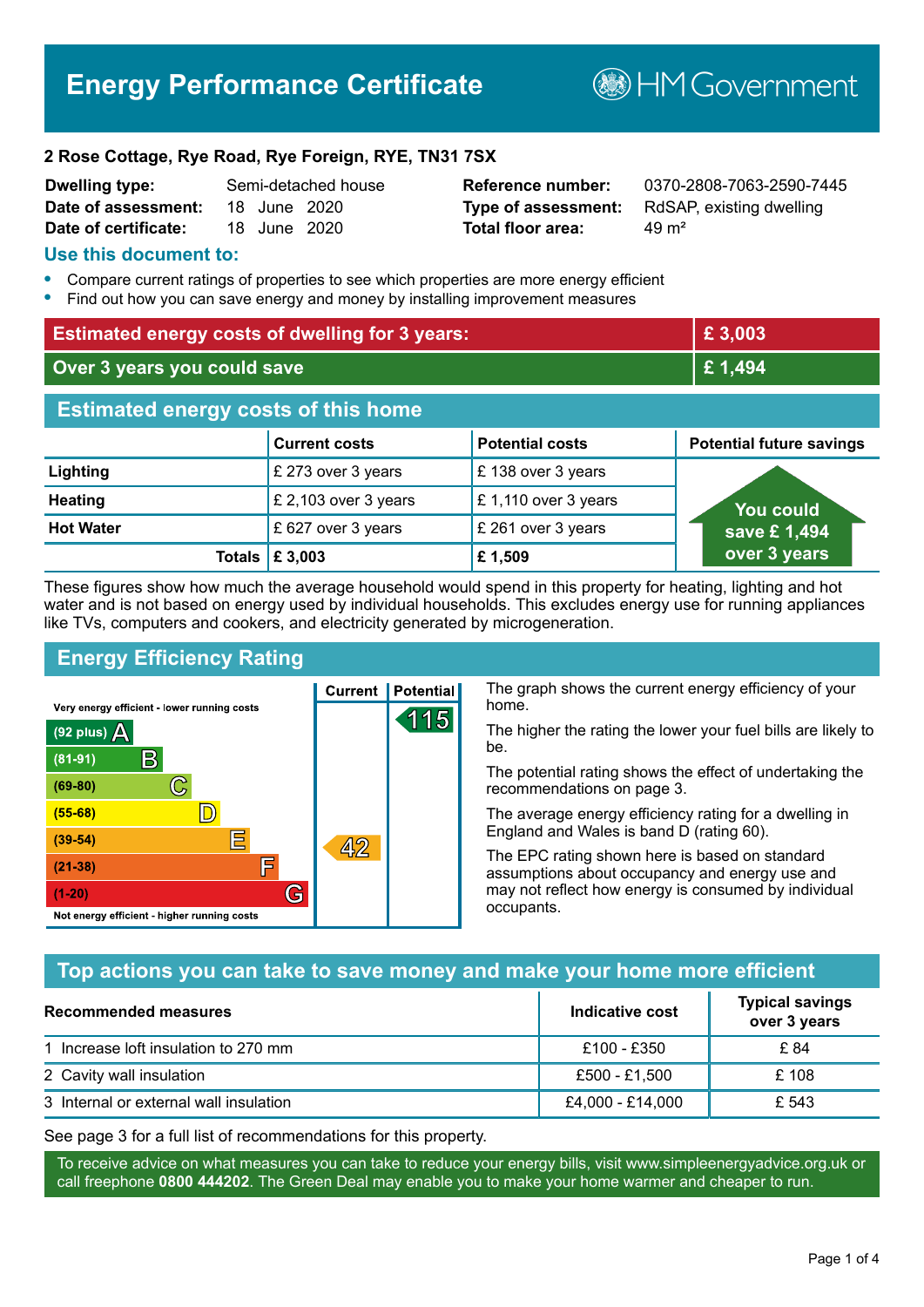### **Summary of this home's energy performance related features**

| <b>Element</b>        | <b>Description</b>                             | <b>Energy Efficiency</b> |
|-----------------------|------------------------------------------------|--------------------------|
| Walls                 | Solid brick, as built, no insulation (assumed) | ★★☆☆☆                    |
|                       | Cavity wall, as built, no insulation (assumed) | ★★☆☆☆                    |
| Roof                  | Pitched, 100 mm loft insulation                | ★★★☆☆                    |
| Floor                 | Solid, no insulation (assumed)                 |                          |
| <b>Windows</b>        | Fully double glazed                            | ★★★★☆                    |
| Main heating          | Room heaters, wood logs                        | ★★☆☆☆                    |
| Main heating controls | No thermostatic control of room temperature    | ★★☆☆☆                    |
| Secondary heating     | Portable electric heaters (assumed)            |                          |
| Hot water             | Electric instantaneous at point of use         | ★☆☆☆☆                    |
| Lighting              | No low energy lighting                         | ★☆☆☆☆                    |

Current primary energy use per square metre of floor area: 386 kWh/m² per year

The assessment does not take into consideration the physical condition of any element. 'Assumed' means that the insulation could not be inspected and an assumption has been made in the methodology based on age and type of construction.

See addendum on the last page relating to items in the table above.

#### **Low and zero carbon energy sources**

Low and zero carbon energy sources are sources of energy that release either very little or no carbon dioxide into the atmosphere when they are used. Installing these sources may help reduce energy bills as well as cutting carbon. The following low or zero carbon energy sources are provided for this home:

**•** Biomass main heating

#### **Your home's heat demand**

For most homes, the vast majority of energy costs derive from heating the home. Where applicable, this table shows the energy that could be saved in this property by insulating the loft and walls, based on typical energy use (shown within brackets as it is a reduction in energy use).

| <b>Heat demand</b>           | <b>Existing dwelling</b> | Impact of loft<br>insulation | Impact of cavity<br>wall insulation | Impact of solid<br>wall insulation |
|------------------------------|--------------------------|------------------------------|-------------------------------------|------------------------------------|
| Space heating (kWh per year) | 7.610                    | (305)                        | (394)                               | (1,981)                            |
| Water heating (kWh per year) | 1,032                    |                              |                                     |                                    |

You could receive Renewable Heat Incentive (RHI) payments and help reduce carbon emissions by replacing your existing heating system with one that generates renewable heat, subject to meeting minimum energy efficiency requirements. The estimated energy required for space and water heating will form the basis of the payments. For more information, search for the domestic RHI on the www.gov.uk website.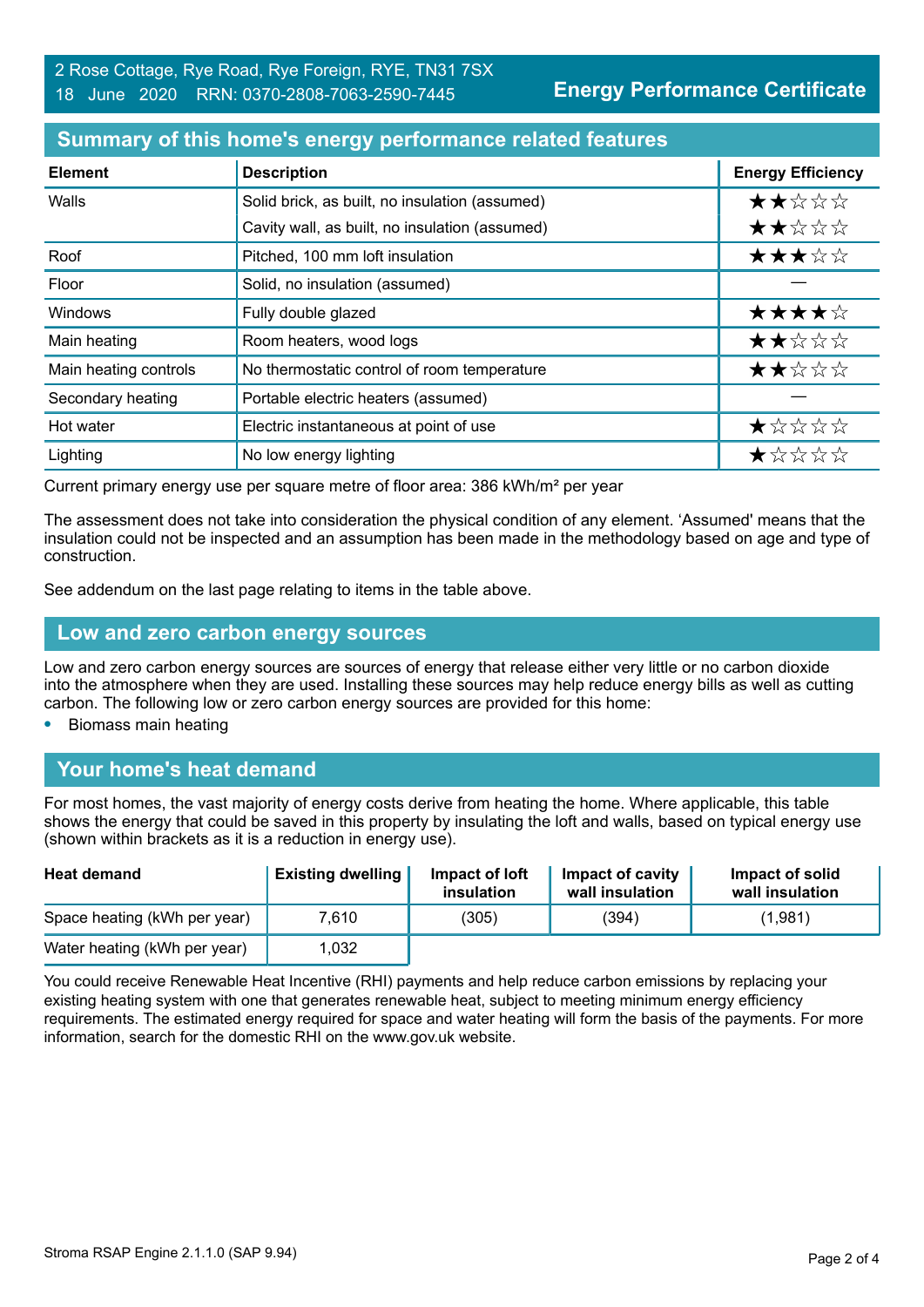#### 2 Rose Cottage, Rye Road, Rye Foreign, RYE, TN31 7SX 18 June 2020 RRN: 0370-2808-7063-2590-7445

#### **Recommendations**

The measures below will improve the energy performance of your dwelling. The performance ratings after improvements listed below are cumulative; that is, they assume the improvements have been installed in the order that they appear in the table. To receive advice on what measures you can take to reduce your energy bills, visit www.simpleenergyadvice.org.uk or call freephone 0800 444202. Before installing measures, you should make sure you have secured the appropriate permissions, where necessary. Such permissions might include permission from your landlord (if you are a tenant) or approval under Building Regulations for certain types of work.

| <b>Recommended measures</b>               | <b>Indicative cost</b> | <b>Typical savings</b><br>per year | <b>Rating after</b><br>improvement |
|-------------------------------------------|------------------------|------------------------------------|------------------------------------|
| Increase loft insulation to 270 mm        | £100 - £350            | £ 28                               | <b>E43</b>                         |
| Cavity wall insulation                    | £500 - £1,500          | £ 36                               | <b>E45</b>                         |
| Internal or external wall insulation      | £4,000 - £14,000       | £181                               | <b>D56</b>                         |
| Floor insulation (solid floor)            | £4,000 - £6,000        | £ 70                               | <b>D60</b>                         |
| Low energy lighting for all fixed outlets | £40                    | £ 36                               | <b>D62</b>                         |
| Solar water heating                       | £4,000 - £6,000        | £122                               | <b>D67</b>                         |
| High performance external doors           | £1,000                 | £ 26                               | C69                                |
| Solar photovoltaic panels, 2.5 kWp        | £3,500 - £5,500        | £ 381                              | <b>B84</b>                         |
| Wind turbine                              | £15,000 - £25,000      | £702                               | A115                               |

#### **Alternative measures**

There are alternative measures below which you could also consider for your home.

**•** External insulation with cavity wall insulation

# **Financial Support and the Green Deal**

Green Deal Finance allows you to pay for some of the cost of your improvements in instalments under a Green Deal Plan (note that this is a credit agreement, but with instalments being added to the electricity bill for the property). The availability of a Green Deal Plan will depend upon your financial circumstances. There is a limit to how much Green Deal Finance can be used, which is determined by how much energy the improvements are estimated to **save** for a 'typical household'.

You may also be able to obtain support towards repairs or replacements of heating systems and/or basic insulation measures under the ECO scheme, provided that you are in receipt of qualifying benefits or tax credits. To learn more about this scheme and the rules about eligibility, visit www.simpleenergyadvice.org.uk or call freephone **0800 444202** for England and Wales.